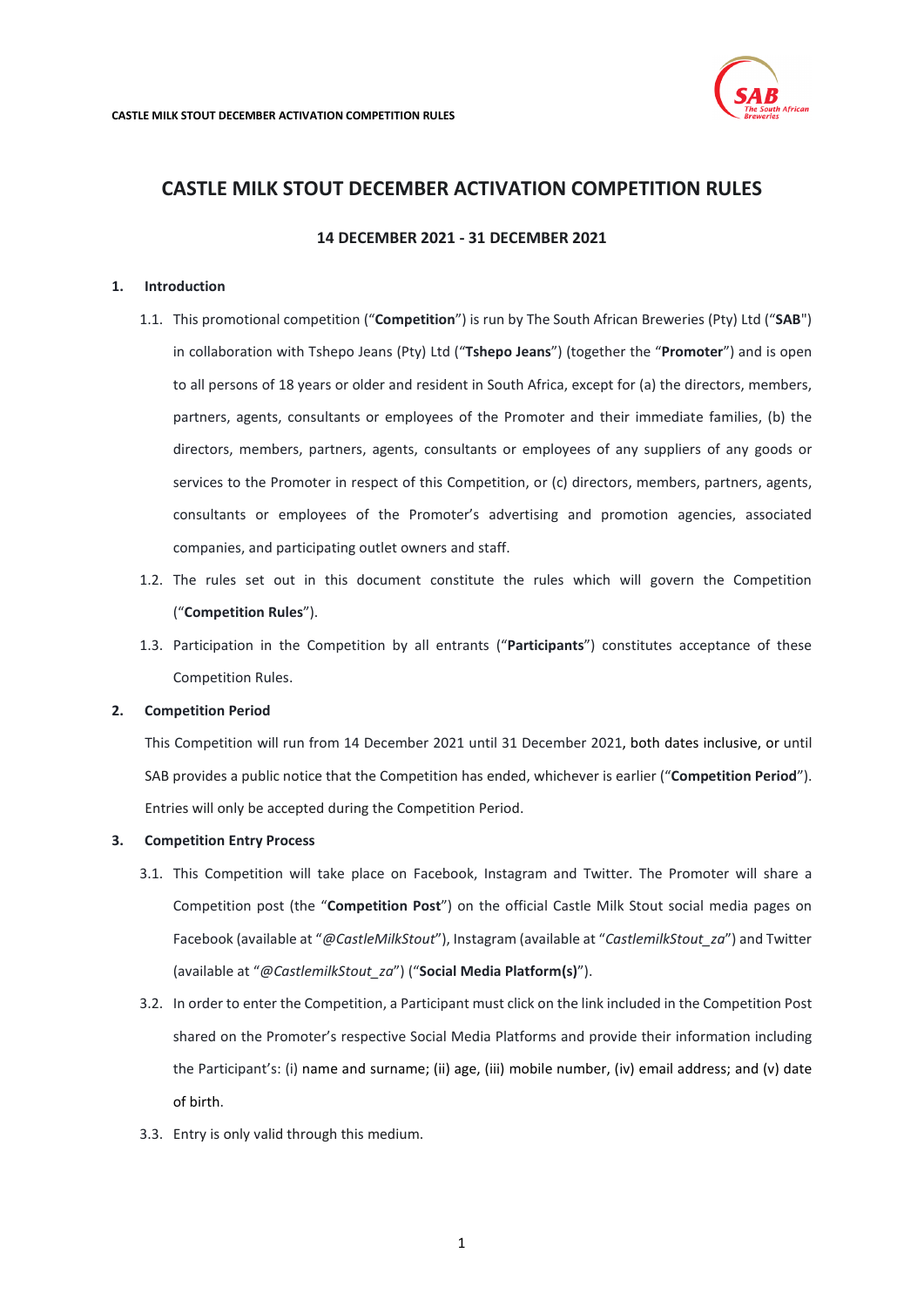

- 3.4. A Participant can only enter the Competition once on one of the Social Media Platforms referred to in Competition Rul[e 3.1](#page-0-0) above.
- 3.5. Participants are liable for their own data and voice charges in respect of the Competition participation as well as any verification process, if applicable.
- 3.6. Entry into the Competition, as well as the availability of the Prizes, shall be subject to any regulations issued in terms of Section 27(2) of the Disaster Management Act, 2002 ("**Regulations**").

## **4. Description of Prize**

- <span id="page-1-1"></span><span id="page-1-0"></span>4.1. The prize for this Competition is one of the following:
	- 4.1.1. 1 (one) of 5 (five) cash cards valued at R1,000 each; or
	- 4.1.2. 1 (one) of 2 (two) Tshepo Jeans x Castle Milk Stout clothing vouchers valued at R3,000 each; or
	- 4.1.3. 1 (one) of 2 (two) digital cameras valued at R5,000 each; and/or
	- 4.1.4. instant airtime for the first 5,000 (five thousand) Participants worth R10.00 ("**Instant Airtime**"), (collectively the "**Prize(s)**").
- 4.2. The first 5,000 (five thousand) Participants to receive Instant Airtime may also stand a chance to win one of the Prizes as referred to in Competition Rule [4.1.1](#page-1-0) – [4.1.3.](#page-1-1) No person may win more than 1 (one) of the Prizes referred to in Competition Rul[e 4.1.1](#page-1-0) – [4.1.3.](#page-1-1)
- 4.3. No Prize, in whole or in part, can be transferred to any other person or exchanged for an alternate prize or for its cash value. A winner may not substitute him/herself with any other person.
- 4.4. The Prizes as referred to in Competition Rule [4.1.1](#page-1-0) [4.1.3](#page-1-1) will be delivered by SAB or its nominated agent to the address of the winners within the Republic of South Africa as arranged with the winners by SAB. SAB or its nominated agent will contact the winners to arrange delivery. SAB or its nominated agent will send the Instant Airtime to the winners electronically via email.

### **5. Winner Selection and Notification**

- 5.1. The winners for the Prizes listed in Competition Rule [4.1.1](#page-1-0) [4.1.3](#page-1-1) will be selected via a random draw process. The draw will take place on or about 10 January 2022 and will consist of all valid entries received during the Competition Period. The first 5,000 (five thousand) entrants will instantly win the Instant Airtime Prize.
- 5.2. The winners will be notified by SAB or its nominated agent via a direct message on the Social Media Platform which the winner used to enter the Competition, on or before 15 January 2022. If SAB is unable to contact a winner, he/she will be disqualified and a substitute winner may at the discretion of SAB be selected, using the same winner selection process.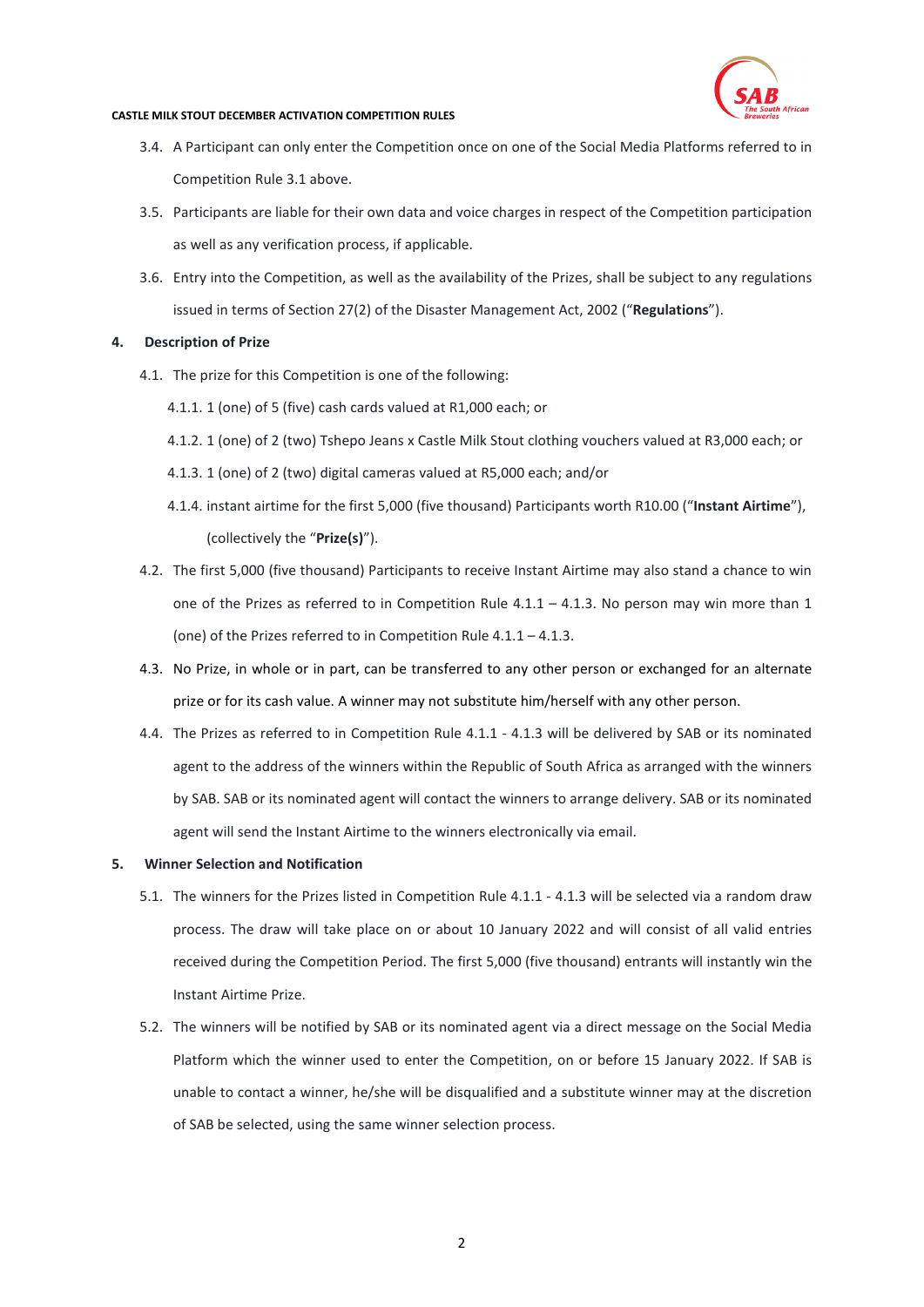

### **6. Winner Verification**

- 6.1. Winners must be over the age of 18 (eighteen) years old and will be verified as complying with the Participant eligibility criteria set out in Competition Rul[e 1.1.](#page-0-1) Winners may be asked to provide a copy of their identity document/passport/driver's license/proof of residential address in order to receive the Prize. SAB reserves the right to conduct the validation and verification process via automated means and/or any other means that SAB may deem necessary and by participating in the Competition, all Participants consent to the appropriate validation and verification measures that SAB may implement from time to time.
- 6.2. The Prize will only be awarded after successful verification of the winners. Failing successful verification of any winner, a substitute winner may be selected at the discretion of SAB.
- 6.3. SAB reserves the right to carry out audits in respect of any winners to verify their eligibility and/or the validity of the winners' entries. SAB may disqualify any winners if any fraud or cheating or related activity is suspected, including without limitation, through the manipulation of entries or otherwise falsifying data. All entries, participants or travel partners determined by SAB or their agents to be invalid or ineligible will forfeit all rights to any Prize and will not be compensated in any way.

### **7. Prize Forfeiture**

- 7.1. Winners must communicate their full details to SAB or its agent as requested by SAB or its agent. Failure to do so may result in forfeiture of the Prize.
- 7.2. If a winner is unable to attend, receive or utilise (as applicable) the Prize then the entire Prize shall be forfeited. There will be no compensation, in any form, including, but not limited to monetary compensation and/or rescheduling, to any party, irrespective of the reason/s for the inability of that winner to attend, receive or utilise (as applicable) the Prize.
- 7.3. Time permitting and subject to SAB's approval, where a Prize is forfeited a substitute winner may be chosen in the same manner as the original winner was chosen.

### **8. General**

8.1. All Participants must comply with the Regulations at all times and any non-compliance with the Regulations will result in automatic disqualification. It shall be the sole responsibility of the Participants to observe and comply with any and all restrictions imposed by the Regulations from time to time. All Participants indemnify and hold harmless the Promoter, their respective associated companies (directors, officers and employees) and agents, against any losses or damages arising from a breach of the provisions of the Regulations by such Participants and the Promoter shall not in any manner whatsoever be liable for any transgressions by any Participant in this regard.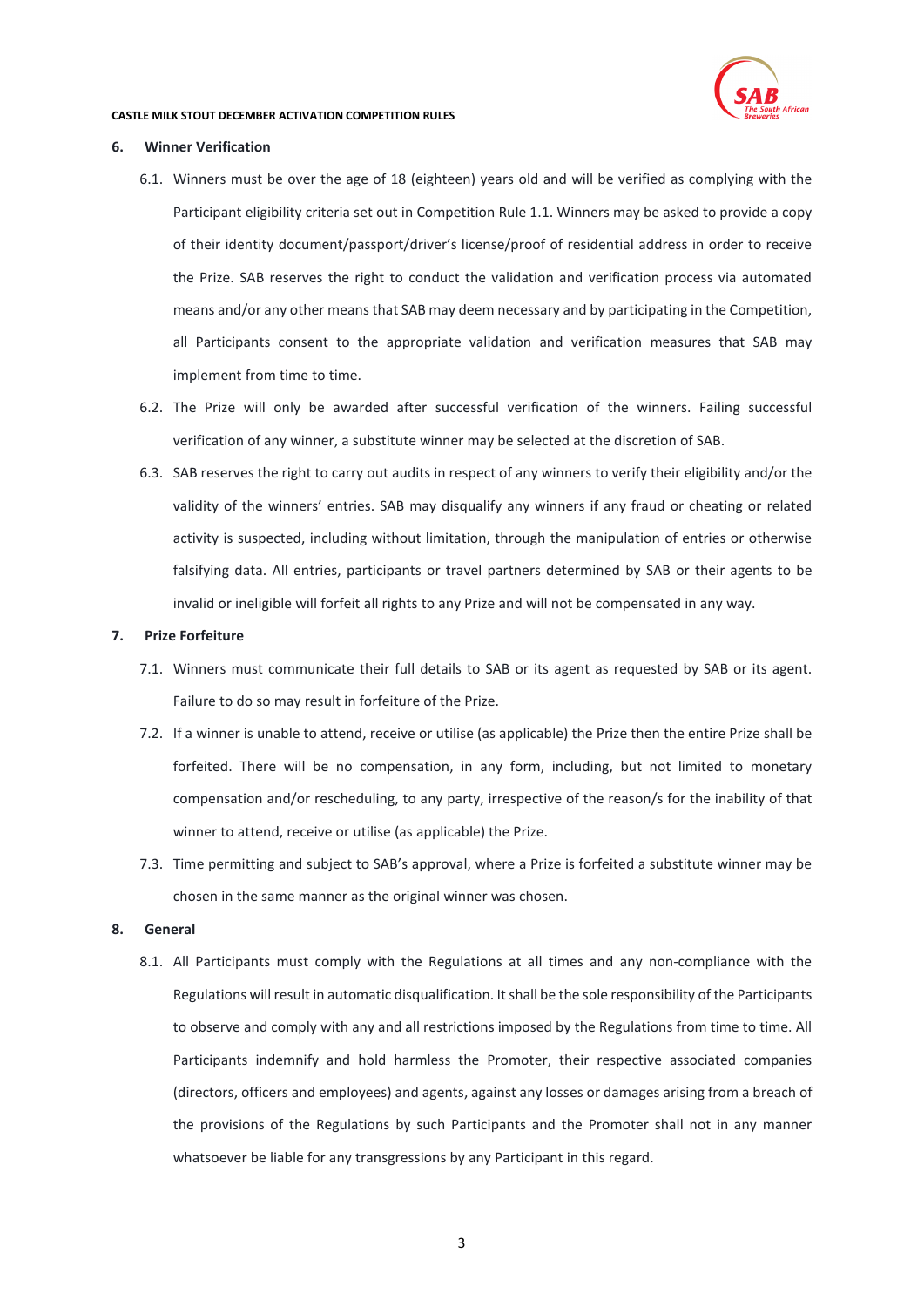

- 8.2. In the event of a dispute, SAB's decision is final and binding and no correspondence will be entered into.
- 8.3. The timelines stated by SAB or its agent must be adhered to. Failing adherence to any timeline, at any stage, may result in disqualification and forfeiture of the Prize in its entirety with no compensation to any party by the Promoter.
- <span id="page-3-0"></span>8.4. Each Participant, by participating in the Competition, acknowledges, agrees and expressly consents to the following:
	- 8.4.1. SAB may process the Participant's personal information, including in the form of names, telephone numbers, identity numbers and/or email addresses, during and after the course and scope of the Competition; and
	- 8.4.2. SAB may transfer the winning Participant's personal information, including names, telephone numbers, identity numbers and/or email addresses, to the relevant third parties in order to make any required travel, delivery or other arrangements, as may be applicable, during the course and scope of the Competition for utilisation of the Prize,

which processing and transfer shall take place in accordance with the provisions of the Protection of Personal Information Act 14 of 2013 ("**POPIA**") and any other applicable law, and for the purpose of giving effect to the Competition.

- 8.5. With the exception of Competition Rule [8.4](#page-3-0) above, the Promoter will not share any personal information with any third party except where such disclosure is necessary to enable the Promoter to provide, deliver or in any other way give effect to these Competition Rules and/or the Prize, where such disclosure is permitted by law and/or where consent to sharing personal information is obtained from the Participants by the Promoter. The Promoter will comply with the relevant data protection legislation, including POPIA.
- 8.6. A Participant may, by submitting a request at the following link [https://www.sab.co.za/content/data](https://www.sab.co.za/content/data-subject-request-0)[subject-request-0,](https://www.sab.co.za/content/data-subject-request-0) request SAB to-
	- 8.6.1. correct or delete personal information about the Participant in its possession or under its control that is inaccurate, irrelevant, excessive, out of date, incomplete, misleading or obtained unlawfully; or
	- 8.6.2. destroy or delete a record of personal information about the Participant that SAB is no longer authorised to retain.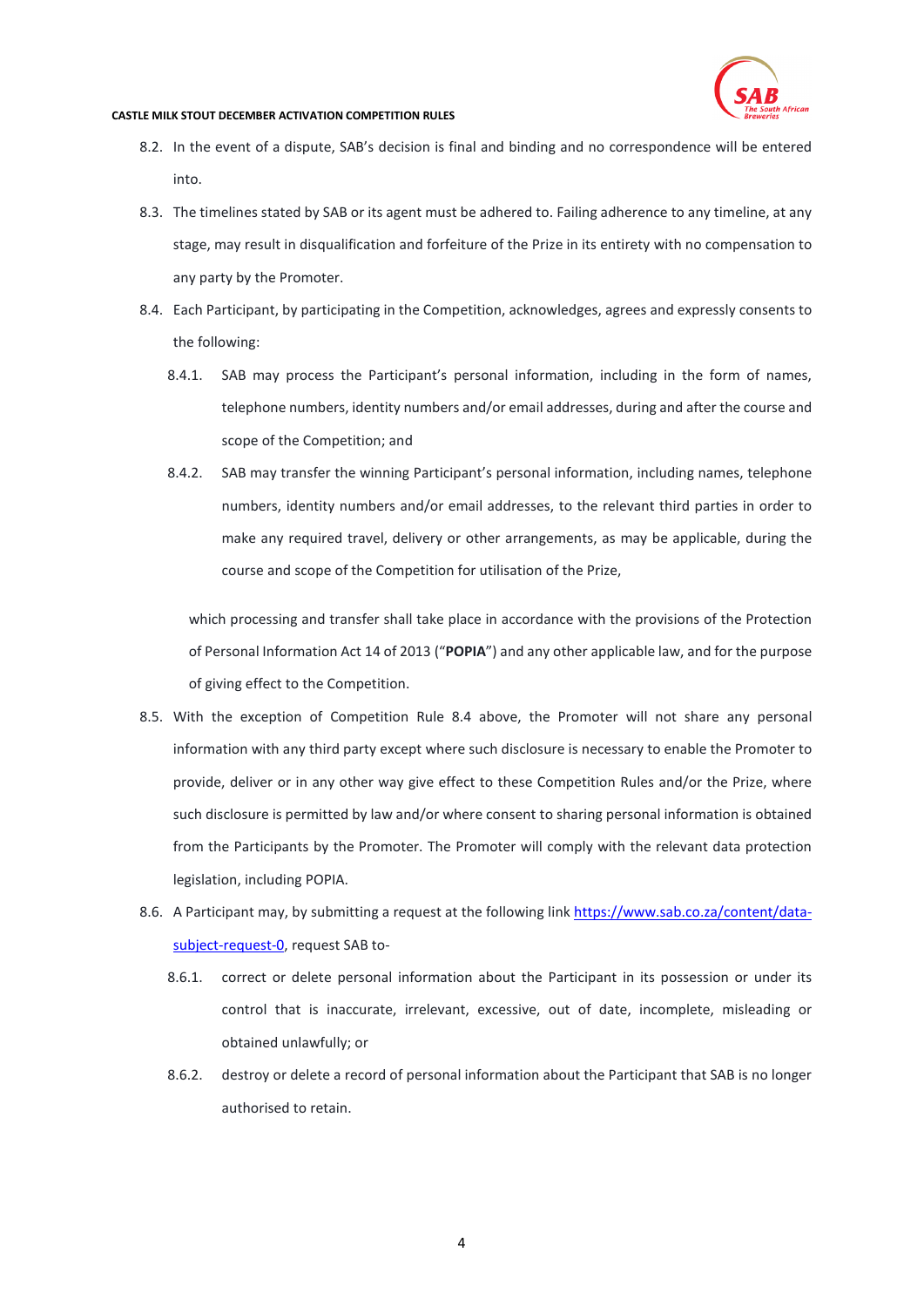

- 8.7. The Promoter may make media announcements or publish the names and/or photographs of the winners without remuneration being made payable to the winners, provided that any such person may expressly elect to decline this by written communication to the Promoter.
- 8.8. Should the Prize not be available despite the Promoter's reasonable endeavours to procure the Prize, the Promoter reserves the right to substitute the Prize with another of equal value as determined in the Promoter's sole discretion and subject to availability. No person will be compensated in any way in this instance by the Promoter.
- 8.9. The Promoter will not be responsible for any costs, expenses or other liabilities incurred by the winners which are not expressly contemplated as part of the Prize.
- 8.10. These Competition Rules may be amended by SAB on public notice at any time during the Competition Period or thereafter. These Competition Rules will be interpreted by SAB only.
- 8.11. SAB reserves the right to alter, amend or cancel this Competition in whole or in part. Any alterations, amendments or cancellations will be interpreted by SAB only. In the event of an alteration, amendment and/or cancellation the Promoter will not compensate any individual for any reason whatsoever.
- **8.12.All Participants and winners indemnify and hold harmless the Promoter, its respective associated companies (directors, officers and employees) and agents, against any and all claims for any loss or damages, whether direct, indirect, consequential or otherwise, arising from any cause whatsoever connected to or arising out of their participation in any way in this Competition or their receipt, participation, ownership and/or use of the Prize. This indemnity is not intended to exclude any liability for any person which cannot be excluded under the Consumer Protection Act 68 of 2008.**
- 8.13. The Promoter shall not be responsible for any lost, damaged, corrupted, delayed, incorrect or incomplete entries for any reason whatsoever. Proof of sending an entry will not be accepted as proof of receipt of such entry. The Promoter shall not be responsible for the failure of any technical element relating to this Competition that may result in an entry not being successfully submitted. The Promoter is not responsible for lost, damaged or delayed entries as a result of any network, computer or cell phone hardware or software failure of any kind. No applications from agents, third parties, organised groups or applications automatically generated by computer will be accepted. Entries will only be accepted if they comply with all entry instructions. Any form of network or systems manipulation including but not limited to Botnets, Sim Farms, Trojans, SMS malware may not be used when entering the Competition.